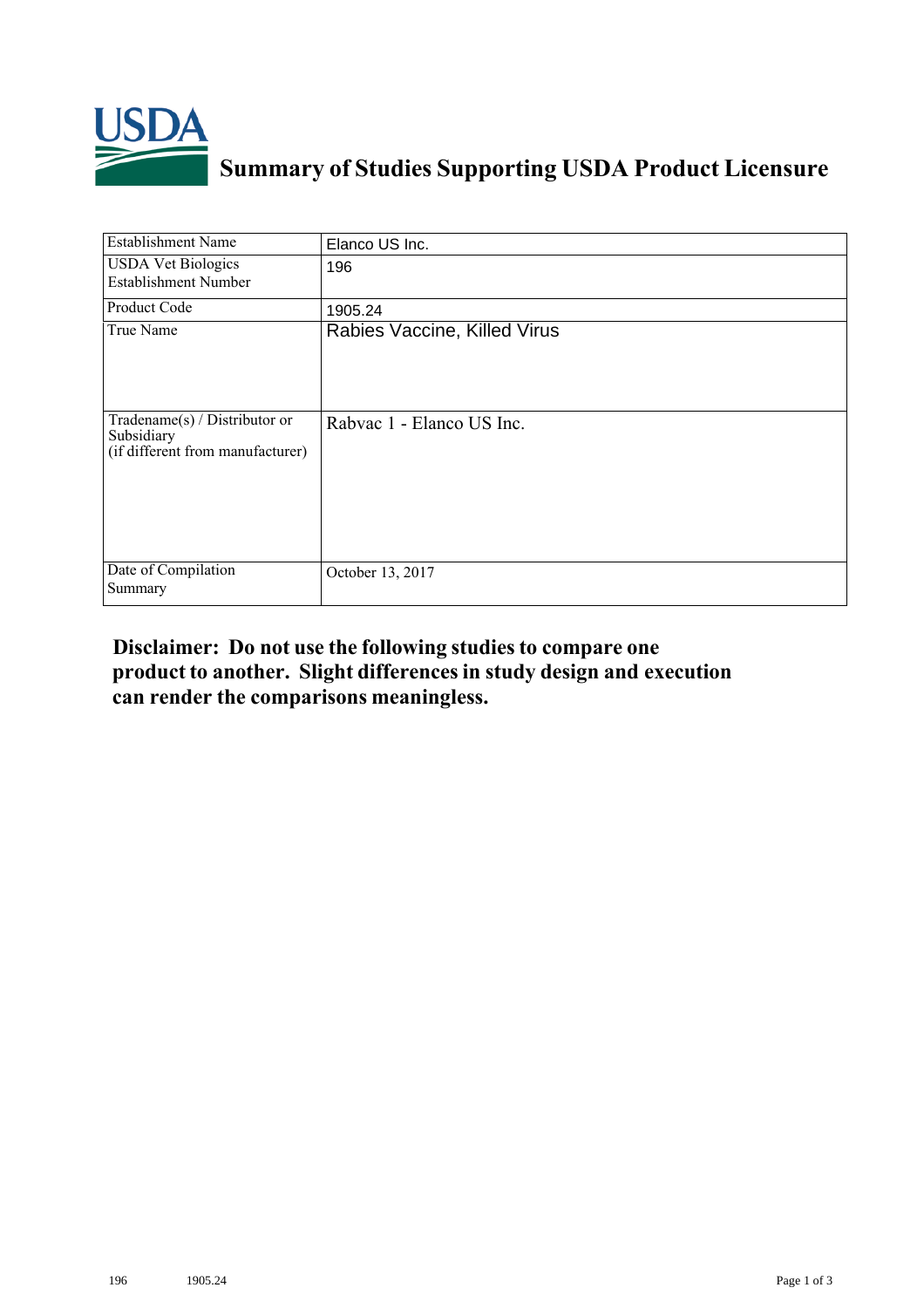| <b>Study Type</b>              | Efficacy                                                                                                                                                            |
|--------------------------------|---------------------------------------------------------------------------------------------------------------------------------------------------------------------|
| <b>Pertaining to</b>           | <b>Rabies Virus</b>                                                                                                                                                 |
| <b>Study Purpose</b>           | <b>Efficacy against Rabies Virus</b>                                                                                                                                |
| <b>Product Administration</b>  |                                                                                                                                                                     |
| <b>Study Animals</b>           |                                                                                                                                                                     |
| <b>Challenge Description</b>   |                                                                                                                                                                     |
| <b>Interval observed after</b> |                                                                                                                                                                     |
| challenge                      |                                                                                                                                                                     |
| <b>Results</b>                 | Study data were evaluated by USDA-APHIS prior to product<br>licensure and met regulatory standards for acceptance. Study<br>data, however, are no longer available. |
| <b>USDA Approval Date</b>      | 1984                                                                                                                                                                |